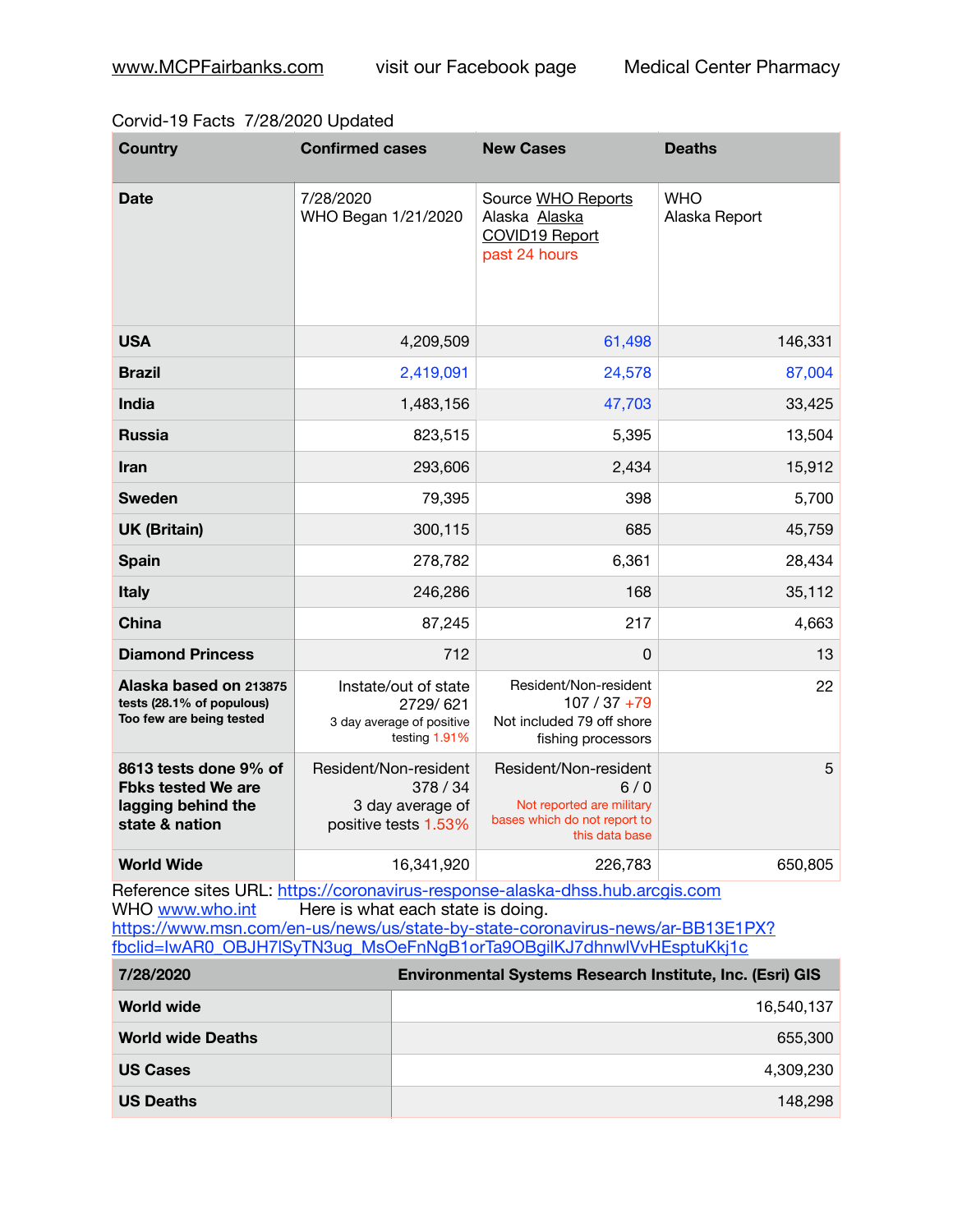The US has 2.8 hospital beds per 1000 our needs could be 56, China had 4.3, Italy 3.2, South Korea 12.3

Impact of COVID-19 on the US Healthcare system<br>Estimated US Population 328 million 26.3% have bee

328 million 26.3% have been tested (86.2million) Estimated 5% of US population will test positive for Covid-19 16.4 million (4.309 Million) we have currently tested an est. 86.2 million based on 4.309 mill that have tested positive If 8% will require hospitalization of the 16.4 million, we would need 1.312 million many beds 1.312 million beds.

Estimated by the American Hospital Association there are 800,000 staffed beds available 

The USNS Mercy and Comfort added 2,000 staffed beds, not ICU Of these estimated to be admitted to ICU  $\qquad \qquad$ 960,000, to ICU beds The US has  $16,000$  ICU beds  $\sim$   $\sim$   $\sim$   $\sim$   $\sim$  we have 68,000-85,000 beds US could need 299,000beds with ventilators <16,000 ventilators

need the contract of the contract of the contract of the contract of the contract of the contract of the contract of the contract of the contract of the contract of the contract of the contract of the contract of the contr

**Summation:** Estimated needs could be 1.312 million hospitalized beds for just COVID-19 patients alone. If positives represents 5% of test, then approximately 86.2 million have been tested have no idea how many tests have been run or how many multiple tests conducted on the same person, 4.309 million actual positive tests,148298 died, 1045 within past 24 hrs. Normal ICU stay 5-7 days, estimated ICU stay for COVID-19 2-3 weeks and they could tie up a ventilator for that length of time also, helping only 1/3 as many patients.

This is why we need to flatten the curve by social spacing and only essential travel. Expected Death (these are just estimates based on other countries) if of the 1.312 million positive test patients and if

1% die = 13,120 people

2% die = 26,240 people

3% die = 39,360 people

6% die = 78,720 people obviously we have passed the 1.312 million positive cases so if 5% of the US population 16.4 million tests positive and 6% of those die = 984,000 deaths if no vaccine.

World wide death rate of positive tests actually 3.96%. The US is at 148298 3.44% of those actually tested positive, that is 43% lower death rate than when we started in 3/2020 , started at 6%. The US deaths represents 22.6% of the world's death numbers vs 26% of worldwide confirmed cases.

To put this in perspective, In comparison to the flu in the US

CDC Estimates. From 2010 to 2016, the flu-related death rate was between 12,000 and 56,000, with the highest season being 2012 to 2013 and the lowest being 2011 to 2012. Most deaths are caused by complications of the flu, including pneumonia or a secondary bacterial infection of the heart or brain. or 2,000 to 9,333 per year. In 2020 in the US has 19 million cases 180,000 hospitalized and 10,000 (0.052%) have died, typically it is 2% will die, compared to 3.44% with COVID19. 26.3% (US), 28.1% (Alaska), & 9% (Fbks) are still too few to protect us from future outbreaks. Experts feel that we need either need people to get infected with the virus and develop antibodies or get vaccinated to create immune antibodies to protect us, that we need >60% of the population to have positive antibody tests and preferably 70-90%, one expert felt they would not feel confident til  $>85\%$  were positive, to give assurance (herd immunity) in order to go without masks and social distancing. NY City seems to have the highest number at 20%. Testing is so important. Currently we are testing at 17.47 Million tests per month. At this rate to test everyone once it will take 18.78 months or over 1.57 years. To test 3 times it would take 56.33 months or 4.7 years

The Flu (Influenza kills approximately 1-2% of those infected, SARS killed 800 people total, COVID19 appears to kill 3.44% of those that test positive or 1.72 times (172%) more deadly than the flu and seems to be more contagious. (Seems to spread more readily)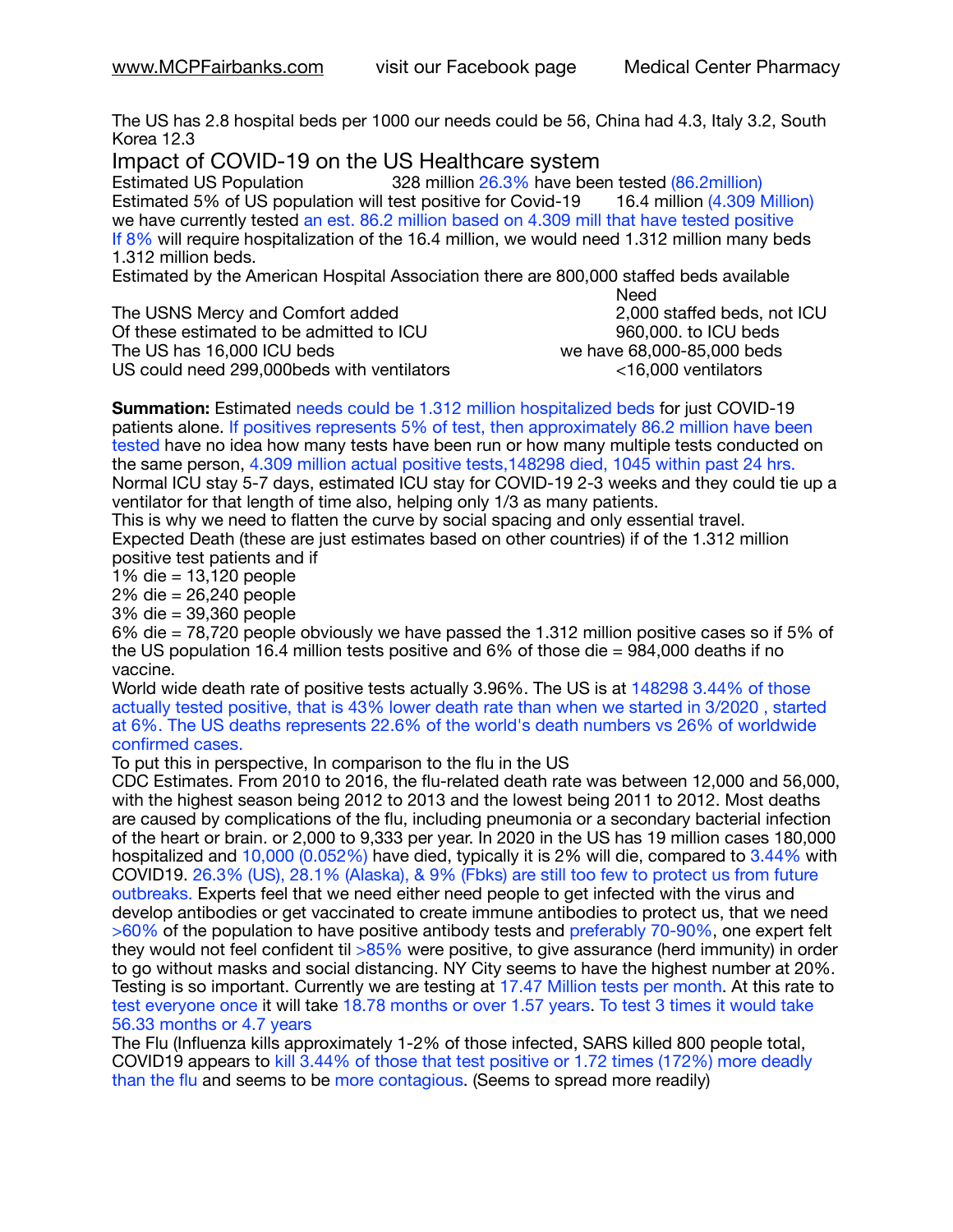Alaska has 2729 cases so far, 378 in Fairbanks or 1 of every 6 of Alaskans was 1 in 4, with 21 deaths, the first case was transient foreign airline crew member. Interesting, the Source of Alaska's SARS-Cov2 virus originated not from East Asia by travelers or the west coast (Washington where it was first observed) , but came from the east coast of the US, and they were inoculated first from Europe, accordingly from New York's Governor and CDC.

**Best practice protection** is good personal Hygiene do not touch eyes, nose, mouth, wash hands frequently for at least 20-30 seconds, before you touch your face, and observe personal spacing of 6-18 feet. Remove your shoes in your house, frequently clean surface areas, let the cleaner sit 15-20 sec before wiping off. **We are recommending to wear any kind of mask.** Drug treatment is being researched, but as yet not been verified, only suggested. Best to isolate those sick and isolate those most susceptible (old and preconditioned with risk factors) **Risk factors:** Cardiovascular disease (56.6%), Obesity (41.7%), Diabetes (33.8%), age >60, respiratory problems, especially smokers or those who vape, High Blood Pressure If you have been exposed self isolate for 2-4 weeks

One episode in China, a man tested negative for 27 days before showing symptoms. So Isolation may want to be considered up to 4 weeks not just 2 weeks.

Italy 1 in 10 positive cases admitted to ICU due to Hypoxic failure requiring mechanical ventilation. In NY it was 1 in 7 that required hospitalization, of the 5700 hospitalized 2634 were discharged (79% (2081)) or died (21%(553)), 9 in 10 put on a ventilator died.

Public policy development and education is important.

| How Long does Covid-19 stay on objects  |                            |
|-----------------------------------------|----------------------------|
| Air                                     | up to 3 hours              |
| Copper                                  | 4 hours                    |
| Cardboard (Amazon Box)                  | 24 hrs                     |
| Plastic surfaces/Stainless Steel        | 72 hours                   |
| Mucosal surfaces                        | unknown                    |
|                                         | Project outward            |
| Exhalation can spray spittle (droplets) | 1.5 m $(4.9$ ft)           |
| Coughing                                | (6.6 ft)<br>2 <sub>m</sub> |

Sneeze  $\overline{6}$  m (19.7 ft)



Early viral testing tests to see if you currently have the virus.

Later antibody testing tells us if you have been exposed and survived. But does not tells us if you have immunities to the virus. We will need to have both tests done in order to open the community.

Viral Antigen and Viral RNA tells us you have the disease and can spread the disease and can or are currently sick.

IgM (short term) and IgG (long term antibodies) tells us you have experienced the virus or had the vaccine, and got over it. You may be resistant if your antibody levels are high enough. We have tested currently 28.1% of the Alaskan population and over little over 26.3% of the US population. To be safe, we need at least  $25\%$  to see if we are making progress, 60% to barely qualify to be safe, and 70-90% to be assured we will not see a second wave of sickness. Some experts will not feel safe til we are at 85%.